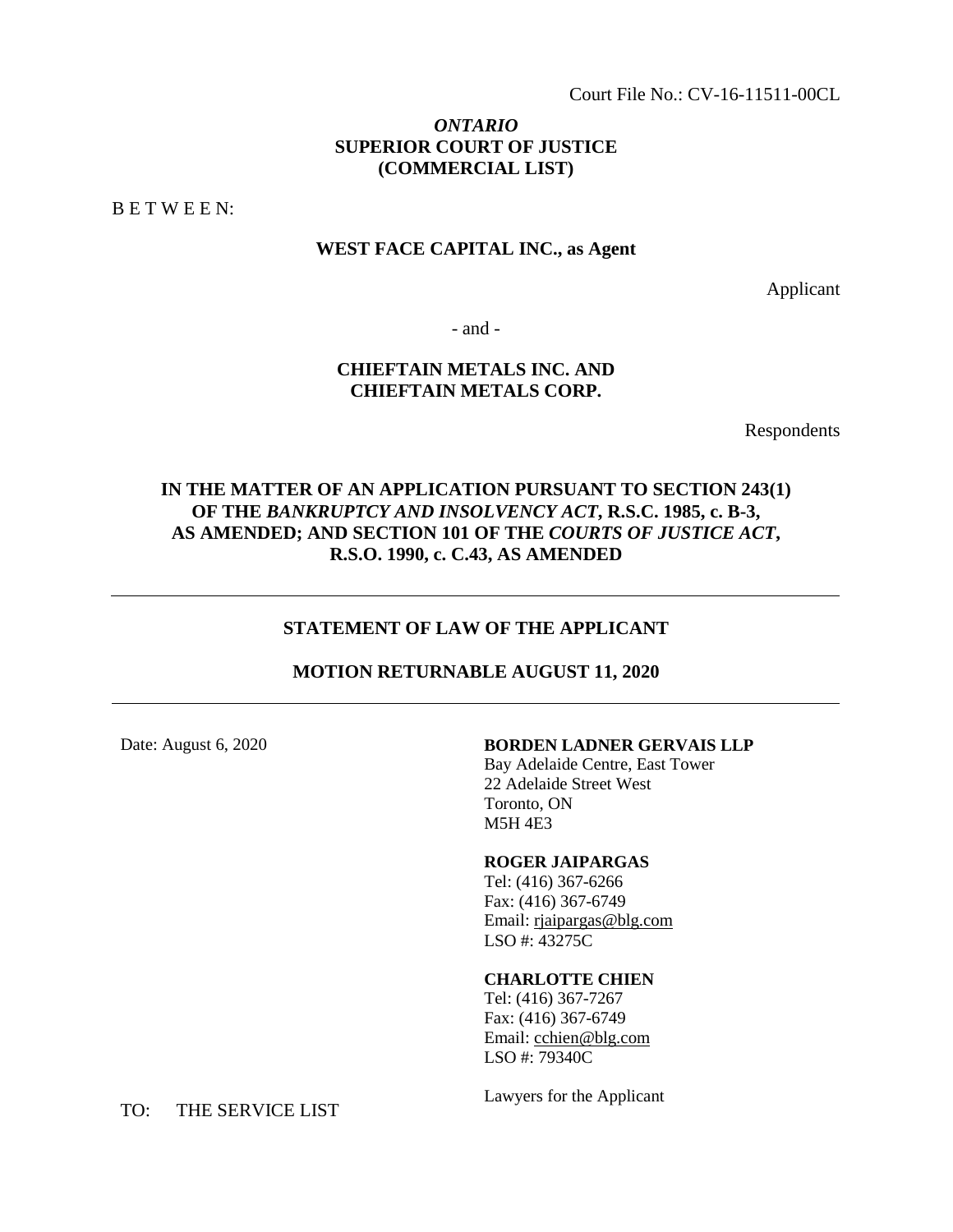Court File No. CV-16-11511-00CL

### *ONTARIO*  **SUPERIOR COURT OF JUSTICE (COMMERCIAL LIST)**

B E T W E E N:

### **WEST FACE CAPITAL INC., as Agent**

Applicant

- and -

### **CHIEFTAIN METALS INC. AND CHIEFTAIN METALS CORP.**

Respondents

# **IN THE MATTER OF AN APPLICATION PURSUANT TO SECTION 243(1) OF THE** *BANKRUPTCY AND INSOLVENCY ACT***, R.S.C. 1985, c. B-3, AS AMENDED; AND SECTION 101 OF THE** *COURTS OF JUSTICE ACT***, R.S.O. 1990, c. C.43, AS AMENDED**

### **STATEMENT OF LAW**

### **PART I. OVERVIEW**

1. On September 6, 2016, West Face Capital Inc., as agent for West Face Long Term Opportunities Global Master L.P. ("**West Face**"), made an application for and obtained an Order (the "**Appointment Order**") issued by the Honourable Mr. Justice Newbould of the Ontario Superior Court of Justice (Commercial List) (the "**Court**") pursuant to s. 243(1) of the *Bankruptcy and Insolvency Act*, R.S.C. 1985, c. B-3, as amended (the "**BIA**") and s. 101 of the *Courts of Justice Act*, R.S.O. 1990, c. C.43, as amended (the "**CJA**") appointing Grant Thornton Limited ("**GTL**") as receiver (the "**Receiver**"), without security, of all of the assets, undertakings, and properties (collectively, the "**Property**") of Chieftain Metals Inc. ("**CMI**") and Chieftain Metals Corp. ("**CMC**" and, together with CMI, the "**Companies**" or "**Chieftain**"). West Face holds first lien security over all of the Property, including an area of land known as the Tulsequah Project, which consists of certain mineral claims and Crown grants covering approximately 32,722 hectares located in northwestern British Columbia (collectively, the "**Tulsequah Project**").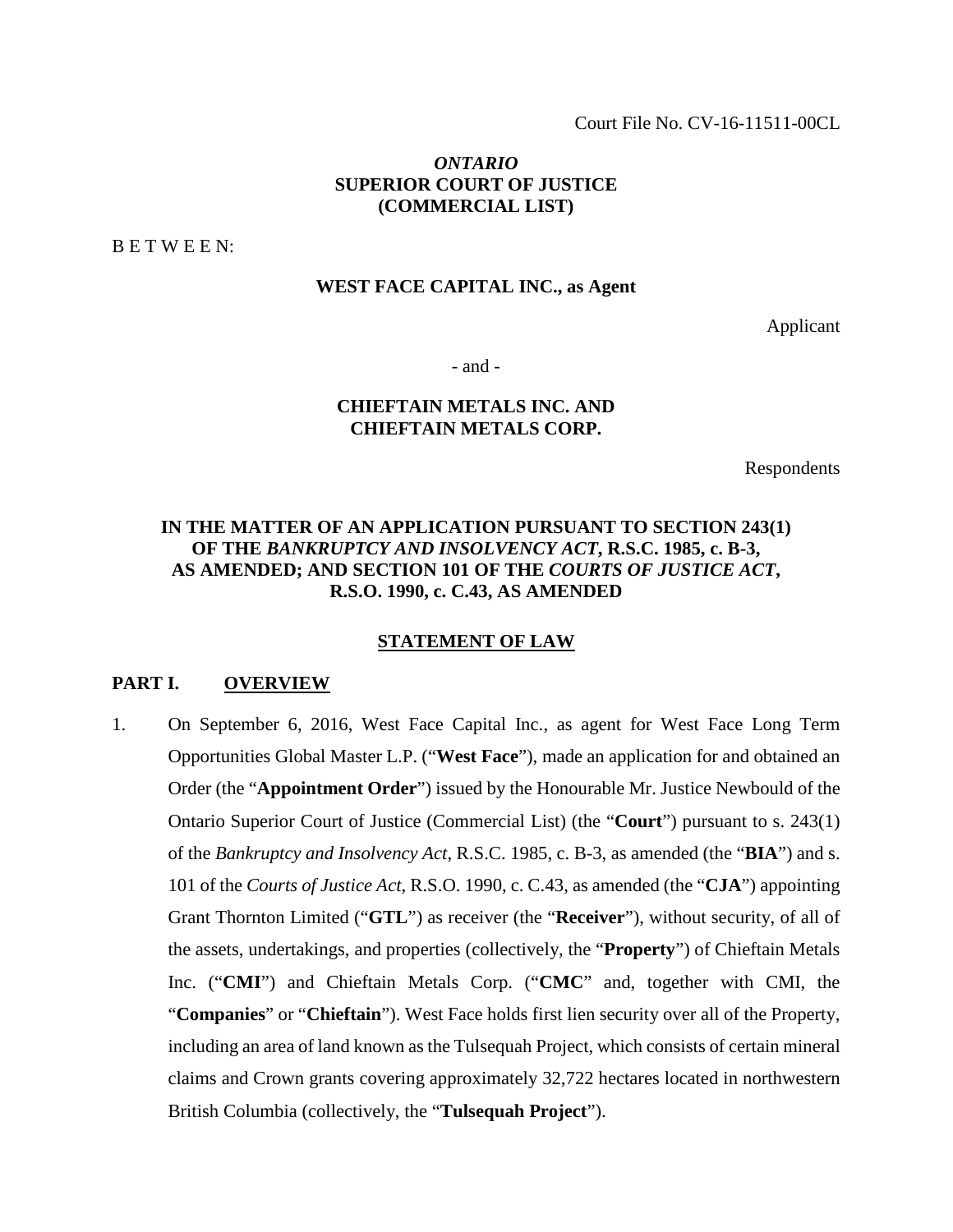- 2. The Receiver brought a motion (originally returnable on June 25, 2019 (the "**Original Discharge Motion**")) seeking an order (the "**Original Discharge Order**") for its discharge and release as Receiver. The Original Discharge Motion was adjourned on a number of occasions, in order to provide the parties with an opportunity to review and discuss certain concerns that were raised with the Original Discharge Order, which has since been significantly revised (the "**Revised Discharge Order**") and which was served on the Service List in these proceedings on August 4, 2020, by counsel for the Receiver.
- 3. The Revised Discharge Order is in a form that is agreeable to all parties, save and except for one issue. Her Majesty the Queen in the right of the Province of British Columbia (the "**Province**") requests that the Court take the extraordinary step of restricting the ability of West Face to move for the appointment of receiver over the Property of the Companies to a two year period. The Province is requesting that the Court grant relief that is of an injunctive nature and for which there is no authority to support such a request. The Province is attempting to turn a motion for a discharge of the Receiver into an enquiry as to whether it would be just or convenient to appoint a receiver at a future date. However, that is an issue for another hearing, whether that be pursuant to a motion in the within receivership proceedings bearing Court File No. CV-16-11511-00CL (the "**Receivership Proceedings**") or pursuant to a fresh application brought to the Court.

### **PART II. FACTS**

4. The facts and background of the within Receivership Proceedings are set out in more detail in the third report of the Receiver dated June 17, 2019 (the "**Third Report**"), attached as Tab B of the Receiver's motion record dated June 18, 2019. Except where the context otherwise requires, capitalized terms that are used but not otherwise defined herein shall have the meanings ascribed to them in the Third Report.

### **PART III. ISSUES**

- 5. The issues before the Court are as follows:
	- 1. What are the factors that are taken into account by courts on a motion for the discharge of a court-appointed receiver or the discharge of other insolvency officials?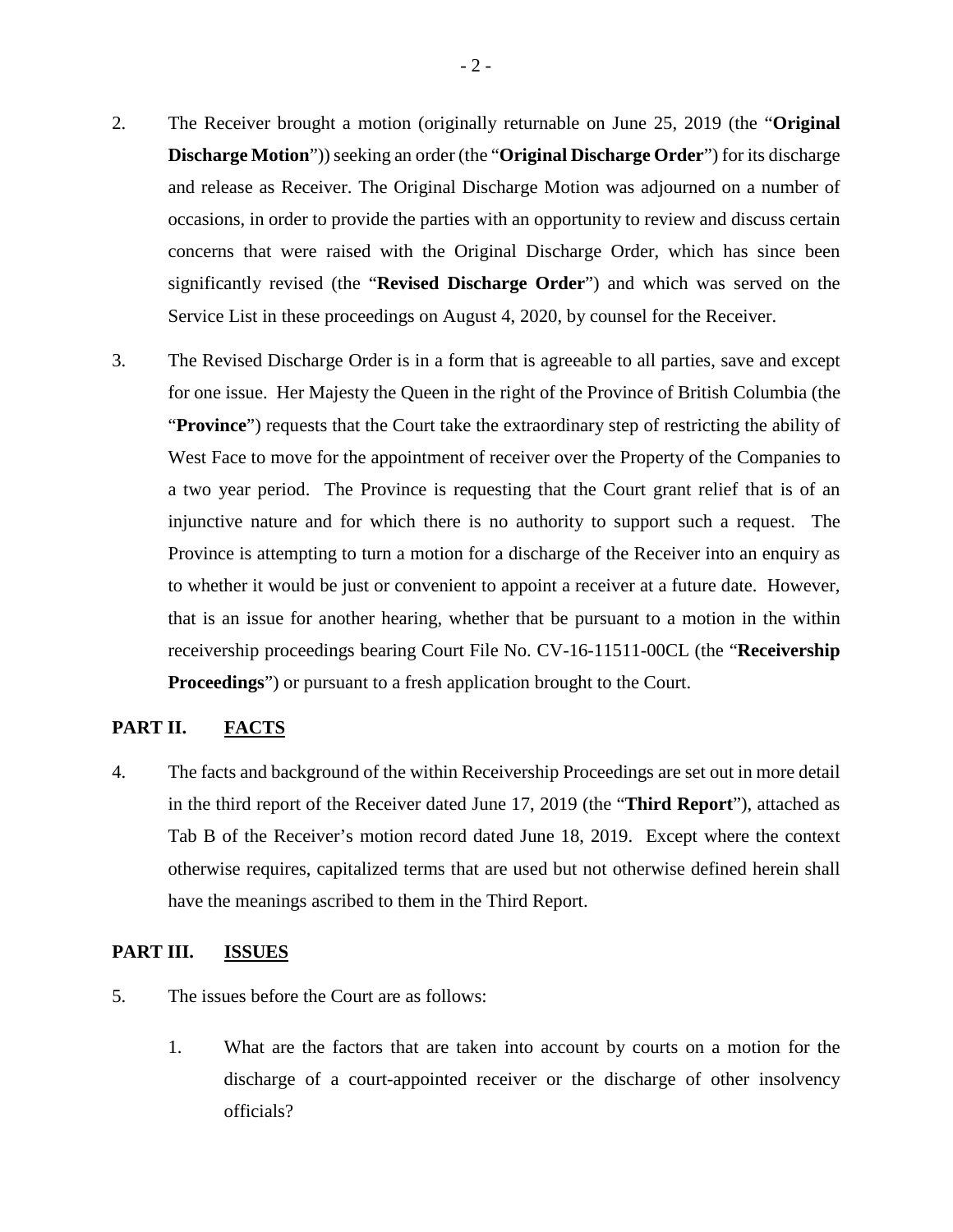- 2. Have Canadian courts, following the discharge of an insolvency official, appointed or reappointed an insolvency official for the purposes of realizing on assets that have not yet been realized or distributed?
- 3. Would West Face receive a "windfall" if the Province were to undertake the remediation of the Tulsequah Project mine site (the "**Mine**") and a subsequent sale of the Mine was pursued in a subsequent receivership proceeding?

# PART IV. LAW AND ARGUMENT

 $\overline{a}$ 

# *1. Issue One: Considerations taken into account by courts on a motion for the discharge of a receiver or other insolvency official*

- 6. A receivership ordinarily comes to an end when all the realizable assets have been disposed of and the proceeds have been distributed in accordance with the priority ranking of the parties.<sup>1</sup> A court-appointed receiver will pass its final accounts in respect of the administration and seek a discharge, on application to the court, which is generally granted once the receiver has completed its mandate. $2$
- 7. Given that the within motion is a motion for the discharge of the Receiver, the relevant considerations include, whether the Receiver has completed its mandate, whether any issues pertinent to the Receiver's duties (such as issues pertaining to priorities or distribution of proceeds) remain outstanding, the approval of the Receiver's final account of its administration and the approval of the Receiver's activities, as outlined in the Third Report of the Receiver dated June 17, 2019 (the "**Third Report**") and the supplementary report thereto, dated August 4, 2020 (the "**Supplementary Report**").
- 8. In the present case, as detailed in the Third Report and the Supplementary Report, the Receiver has concluded that, absent any credible or interested parties willing to pursue a transaction to acquire the Property, incurring further costs for the continuation of the Receivership Proceedings at this time is no longer beneficial to the stakeholders of the Companies, or conducive to preserving the value of the Property. The Receiver has

<sup>&</sup>lt;sup>1</sup> Roderick J. Wood, *Bankruptcy & Insolvency Law*, 2nd Ed (Toronto: Irwin Law Inc., 2015) at 541.

<sup>2</sup> Kevin P. McGuinness, *Receivers and Other Court Officers* (2017 Reissue) at Part I.35(1) ["McGuinness"].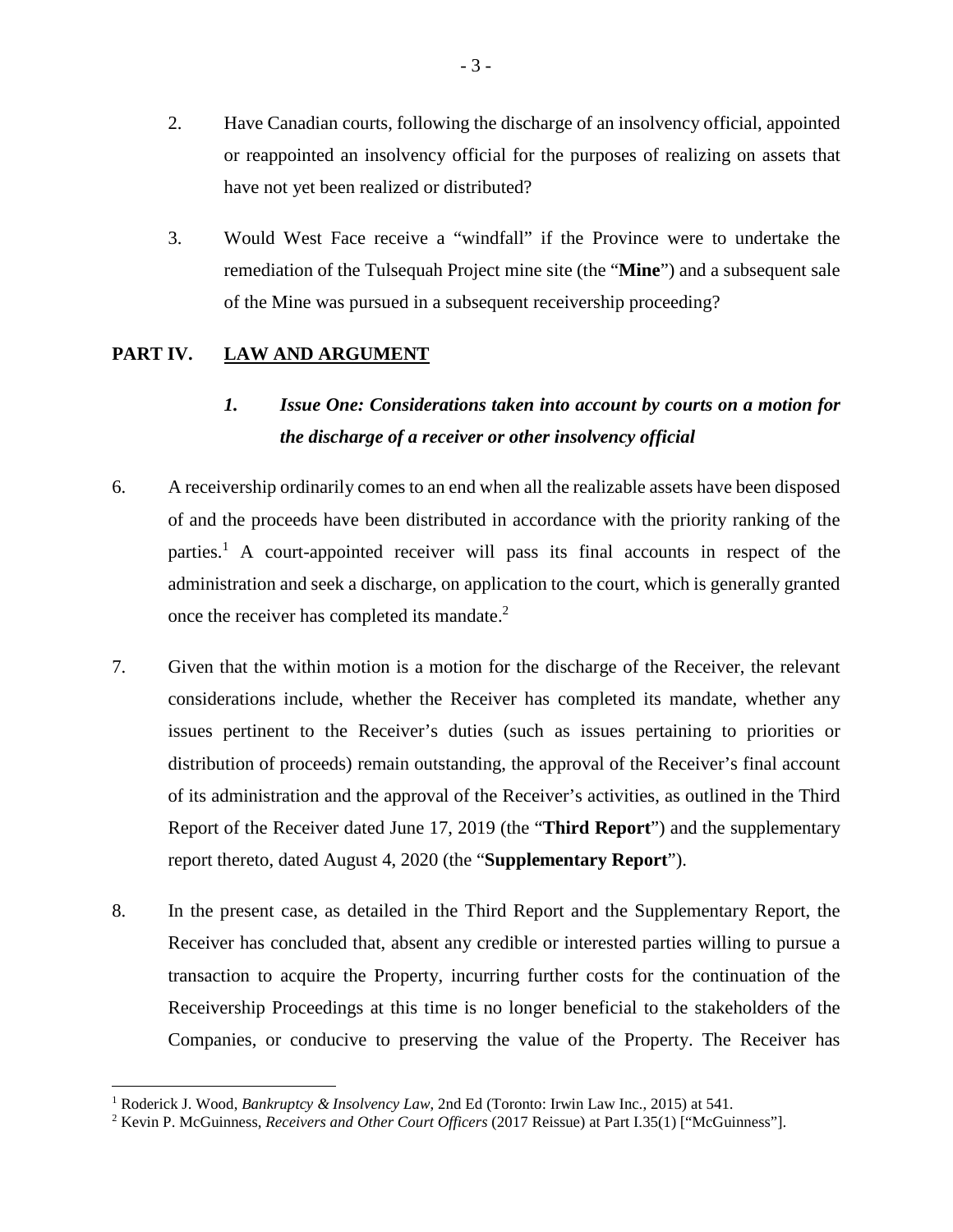discharged its duties, to the extent that it is able to do so, at this time. Continuing the Receiver's sustained efforts to sell the Property at this time, particularly in the midst of a global pandemic, would have the undesirable effect of increasing costs and thus be counterproductive for the stakeholders of the Companies.

- 9. Finally, it is premature for the Court to consider any objections that may be raised at a future hearing that might be required in respect of a motion or an application for the appointment of a receiver. Whether or not a receiver should be appointed at a future date (after the discharge of the Receiver, if the Revised Discharge Order is made by the Court), is an enquiry that should be undertaken at that time, having regard to the the factors that courts have considered in determining whether it would be "just and convenient" to appoint a receiver,<sup>3</sup> with a view to the facts that exist at the time of the hearing for the appointment of a receiver, not at a hearing for the discharge of the current Receiver.
- 10. To engage at a hearing for the discharge of the Receiver, in a determination, at this time, as to whether a receiver should be appointed in the future, is tantamount to a premature request for injunctive relief. It would require the Court to predetermine the appropriateness of the appointment of a receiver, at this time, without the benefit of considering whether the facts at the relevant time, make the appointment of a receiver, just and convenient. Such an approach would unduly fetter the Court's discretion at a future date to consider and adjudicate this issue.
- 11. As such, a motion for the discharge of the Receiver is not the appropriate forum in which to address the merits of a potential future motion or application for the appointment of a fresh receiver over the Property of the Companies.
- 12. In essence, barring a potential future motion or application for the appointment of a fresh receiver over the Property of the Companies to complete the realization of the Property, beyond a prescribed period of time, would require the Court to make a determination on the basis of hypotheticals. Courts have held that hypothetical issues need not be addressed on discharge motions. In *Bank of Montreal v. Probe Exploration Inc.*, the Alberta Court of

<sup>3</sup> *Garratt v. Charlton*, 2012 ONSC 1129 at para 28; *Enterprise Cape Breton Corp. v. Crown Jewel Resort Ranch Inc.*, 2014 NSSC 128 at para 26.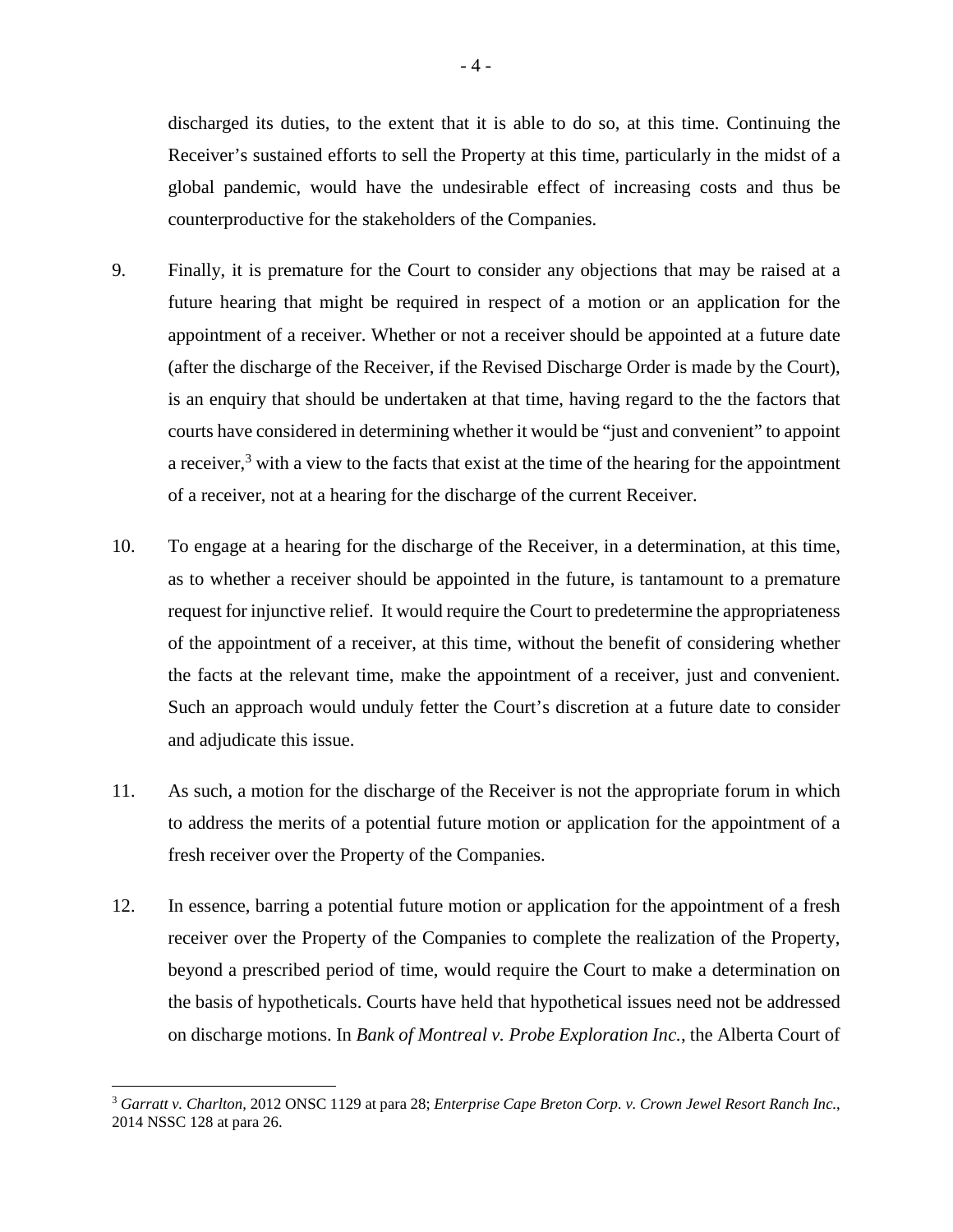Queen's Bench held that the issue of whether the discharge of the receiver affects the ability of Alberta Environment to advance a future claim for any future costs of remedying any environmental damage as against the proceeds from the disposition of the property was, at best, purely hypothetical at that stage of the proceedings, as no claim had been advanced. The issue of the Crown's notional rights with respect to the estate of the bankrupt therefore did not need to be addressed when considering an application for the discharge of the receiver, as there was no basis for the discharge of the Receiver to be refused based upon such notional or contingent rights.<sup>4</sup>

13. As such, the discharge of the receiver need not be subject to the determination of hypothetical issues or contingent claims.<sup>5</sup>

# *2. Issue Two: The reappointment of insolvency officials for the realization of unrealized assets*

14. Canadian Courts have appointed insolvency officials following their discharge. For instance, the right of insolvency officials, or other interested parties, to seek a reappointment of a trustee in bankruptcy, is expressly contemplated in s. 41(11) of the *BIA*, which provides:

> 41(11) The court, on being satisfied that there are assets that have not been realized or distributed, may, on the application of any interested person, appoint a trustee to complete the administration of the estate of the bankrupt, and the trustee shall be governed by the provisions of this Act, in so far as they are applicable.<sup>6</sup>

15. Courts have interpreted this provision to mean that the "door is not closed on the administration of an estate by the simple fact of a trustee's discharge", $\frac{7}{1}$  as the trustee may be re-appointed to deal with assets which have not been realized or distributed. As such, courts have recognized that "it cannot be said that the trustee's powers end permanently and unequivocally following discharge or that the bankrupt's assets are unassailable."<sup>8</sup> The

<sup>4</sup> *Bank of Montreal v. Probe Exploration Inc.* [2006] A.J. No. 1178, 26 C.B.R. (5th) 183 (Alta. Q.B.) at para 23 ["*Probe*"].

<sup>5</sup> *Ibid* at para 13; McGuinness at Part I.35(1).

<sup>6</sup> *Bankruptcy and Insolvency Act*, R.S.C. 1985, c. B-3, s.41(11).

<sup>7</sup> *Dubyk, Re*, 2009 SKQB 426 at para 46.

<sup>8</sup> *Ibid*.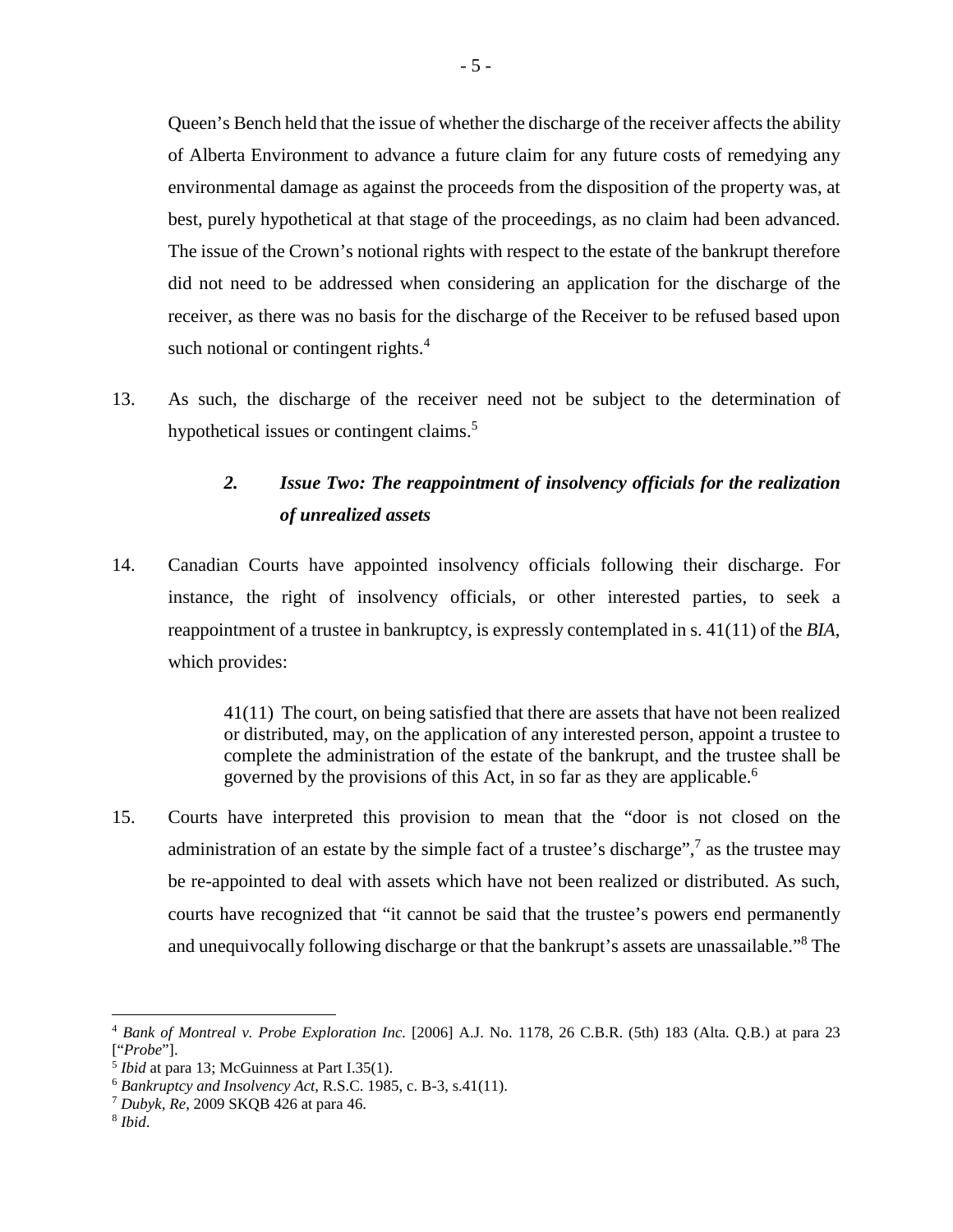sale of an asset would be one such instance that would require the reappointment of the trustee.

16. In *Decker Estate (Trustee of) v. Alberta (Superintendent of Bankruptcy*), the Alberta Court of Appeal considered the administrative gap between the date of the trustee's discharge and the subsequent reappointment of the trustee to complete the administration of the estate. The issue was whether creditors with proven claims at the commencement of the bankruptcy proceedings were entitled to share in subsequent distributions if the provincial limitation period had expired during that gap. In that case, there was a ten-year gap between the discharge of the trustee and the subsequent reappointment. The Alberta Court of Appeal held that such creditors remain eligible to share in subsequent distributions notwithstanding the provincial limitations legislation. Proceeds from the realization of property by the trustee are reserved for proven creditors under the *BIA*, such that provincial limitations legislation cannot interfere to deny eligible creditors their entitlement to distribution under the federal *BIA*. 9 The Alberta Court of Appeal further held:

> …the discharge of a trustee in circumstances where the bankrupt is not discharged merely leads to a hiatus in the administration of the estate. It does not divest a creditor with a proven claim of his entitlement to share in the division of the bankrupt's property.<sup>10</sup>

- 17. In light of the above, it is evident that temporal restrictions have not been imposed on the reappointment of a trustee. By analogy, to bar a secured creditor from pursuing a motion or an application for the appointment of a receiver at a future date, beyond a period of two years, would be to impose an arbitrary limit on a secured creditor's right to seek recovery of the secured obligations. Such an approach would have a chilling effect on those organizations engaged in lending transactions, especially if their ability to pursue remedies and recovery is unduly restrained by the courts.
- 18. In the case of s. 41(11) of the BIA, the application for the reappointment of a trustee may be made by the creditors of the bankrupt. In *Edgar, Re*, the bankrupt was the owner of certain lands and premises which were fully encumbered by secured creditors at the time

<sup>9</sup> *Decker Estate (Trustee of) v. Alberta (Superintendent of Bankruptcy)*, 2010 ABCA 189 at para 29.

<sup>10</sup> *Ibid* at para 38.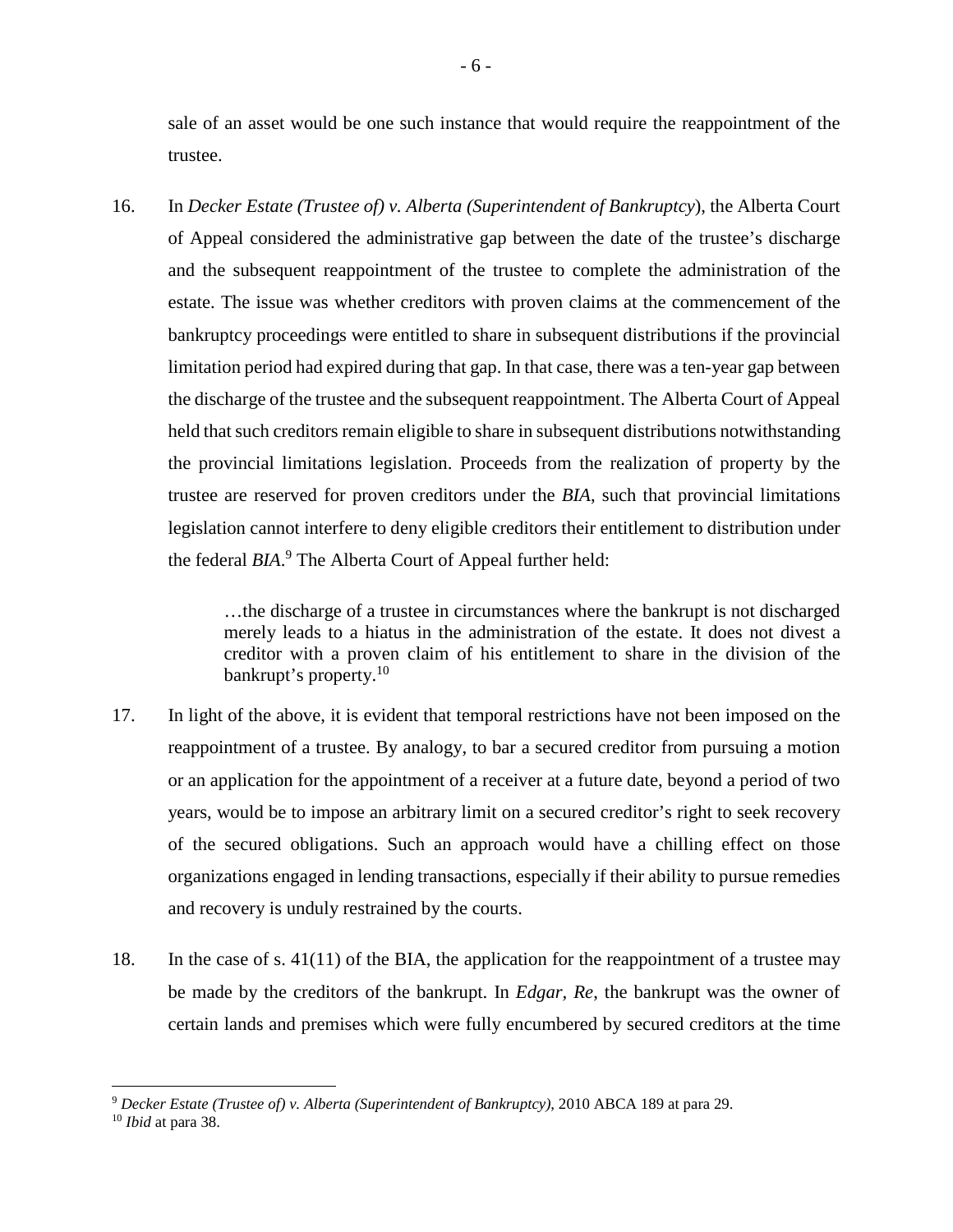of administration by the trustee. As the property had no equity at the time, the trustee did not realize on the property prior to its discharge. The value of the property subsequently increased as a result of the bankrupt maintaining payments on the charges against the property, and the unsecured creditors sought and obtained an order reappointing the trustee to administer the property. $11$ 

- 19. In *Ghanem (In Trust) v. D. & A. MacLeod & Co.*, the trustee in bankruptcy was discharged without having sold certain property of the bankrupt. The property was subsequently purchased by the Ontario Ministry of Transportation. In order to distribute the proceeds of the sale to the creditors of the bankrupt, the trustee applied for reappointment under s. 41(11) of the *BIA* and was reappointed trustee, *nunc pro tunc,* to complete the administration of the Applicant's estate. $12$
- 20. Courts have also reappointed receivers. In *Northland Bank v. G.I.C. Industries Ltd.*, Northland Bank appointed a receiver pursuant to the terms of a debenture the secured creditor held as security for its loan to G.I.C. Industries Ltd. It subsequently entered into an intercreditor agreement with a competing lender, but ultimately applied for and obtained an order of the court for the reappointment of the receiver.<sup>13</sup> In *Re Grand Valley Railway Co. Ltd.*, the Ontario Court of Appeal allowed an appeal by the National Trust Company from an order dismissing its application to reappoint a receiver. The receiver was initially appointed in 1907 and discharged in 1917, and subsequently reappointed in 1933 to allow for the enforcement of payment of bonds that had become due in  $1932$ .<sup>14</sup> As with the abovementioned cases, wherein trustees in bankruptcy were reappointed several years following discharge, the Ontario Court of Appeal did not impose a temporal restriction on the reappointment of the receiver.
- 21. It is not uncommon for insolvency proceedings, such as receiverships, to last for many years. For instance, in *Jethwani v. Damji*, the duration of the receivership was more than 15 years since the appointment of the interim receiver in 2002. Moreover, the Court issued an order that the receiver would continue to have the powers and protections granted under

<sup>11</sup> *Edgar, Re* (1982), 42 C.B.R. (N.S.) 125 (B.C.S.C.) at para 6.

<sup>12</sup> *Ghanem (In Trust) v. D. & A. MacLeod & Co.*, [2009] 65 C.B.R. (5th) 212 at para 11.

<sup>13</sup> *Northland Bank v. G.I.C. Industries Ltd.*, [1985] 57 C.B.R. (N.S.) 26 at para 7.

<sup>14</sup> *Re Grand Valley Railway Co. Ltd.*, [1933] O.J. No. 151 at paras 8, 19, 21-22.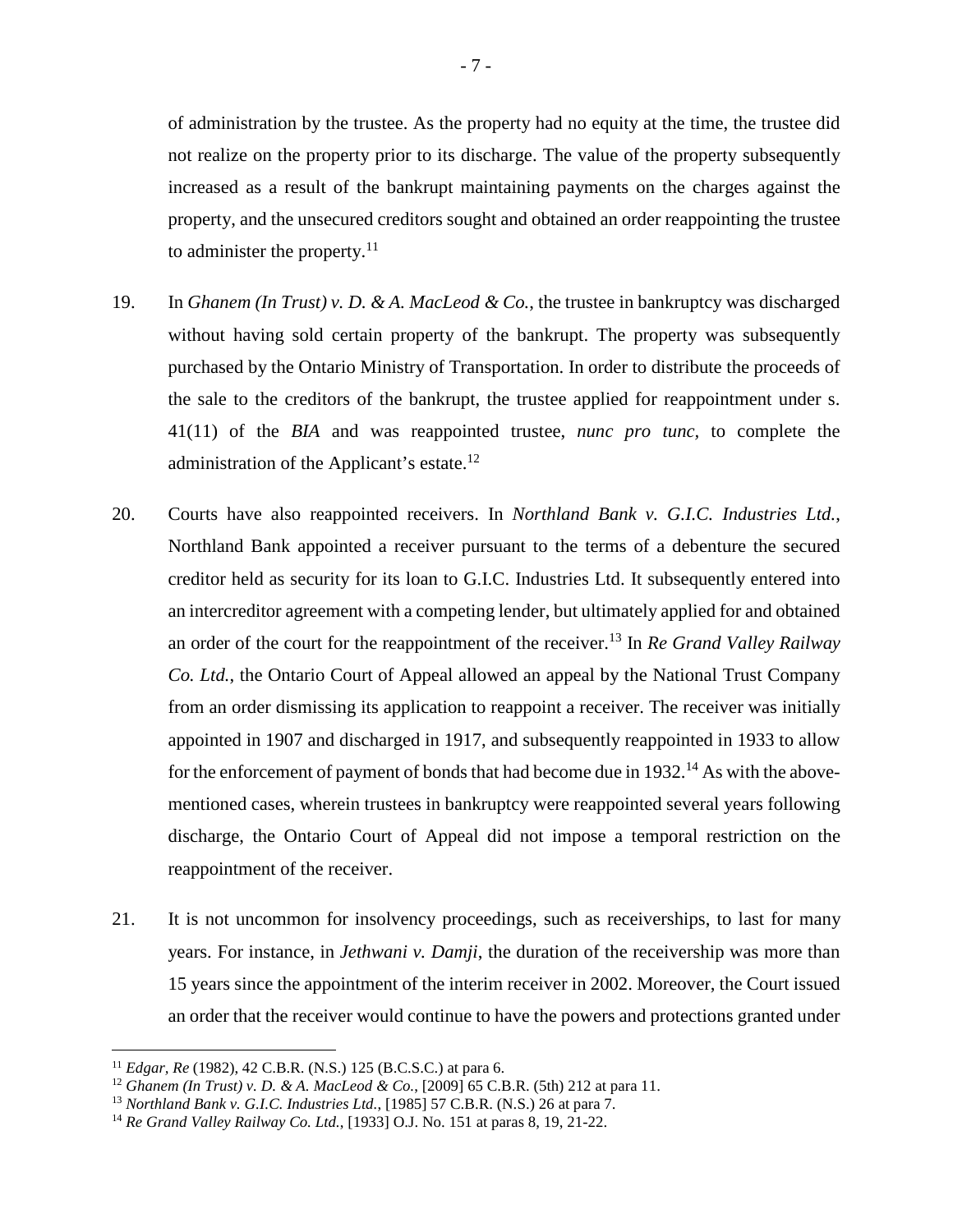the appointment order, including the power to deal with any matters in relation to the receivership after its discharge for a period of one year from the date of the decision, further extending the receiver's administrative powers.<sup>15</sup>

# *3. Issue Three: The potential for West Face to receive a "windfall" from the sale of the Mine following remediation*

- 22. The Revised Discharge Order provides that the discharge of the Receiver is without prejudice to West Face's right at any time to bring a motion (or for that matter an application), before the Court to seek the appointment of a fresh receiver.
- 23. The Province, in its factum, maintains that if West Face is able to bring a motion or an application at a time that is beyond two years from the date of the discharge of the current Receiver, that this would give rise to a "windfall" for West Face or "unlimited risk" for the Province, in undertaking proposed remediation efforts that may be taken at a future date, with respect to the Mine.
- 24. The Province further states in its factum that unless the Court restrains or limits West Face's ability to bring a motion or an application for the appointment of a fresh receiver to a period that is two years from the date of the discharge of the current Receiver, that the Court would be "blessing a free-rider".
- 25. The arguments advanced by the Province about a possible "windfall" for West Face or that West Face is a "free-rider" are, simply put, a red herring and same is not supported by the evidence, having regard to the approximately \$62,000,000 owing to West Face, (as noted in the Receiver's Final Statement of Receipts and Disbursements, which is Appendix 1 to the Supplemental Report). Further, such arguments ignore the statutory regime in place under the *BIA* that guide the courts on such issues.
- 26. Sections 14.06(7) and 14.06(8) of the *BIA* provide:

14.06(7) Any claim by Her Majesty in right of Canada or a province against the debtor in a bankruptcy, proposal or receivership for costs of remedying any environmental condition or environmental damage affecting real property or an

 $\overline{a}$ <sup>15</sup> *Jethwani v. Damji*, 2017 ONSC 3524 (Ont. S.C.J. [Commercial List]) at paras 47-48 ["*Jethwani*"] at para 163.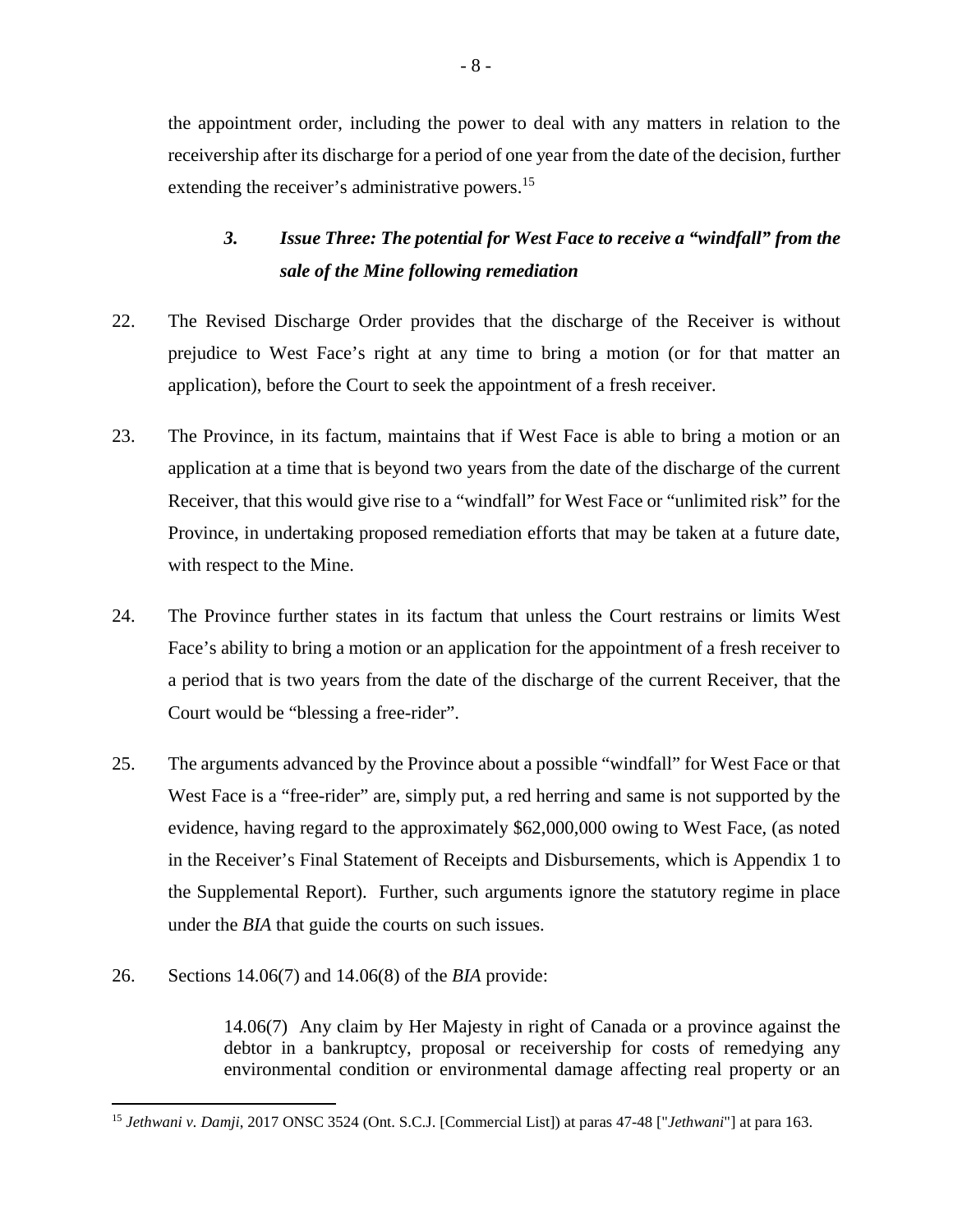immovable of the debtor is secured by security on the real property or immovable affected by the environmental condition or environmental damage and on any other real property or immovable of the debtor that is contiguous with that real property or immovable and that is related to the activity that caused the environmental condition or environmental damage, and the security

- (a) is enforceable in accordance with the law of the jurisdiction in which the real property or immovable is located, in the same way as a mortgage, hypothec or other security on real property or immovables; and
- (b) ranks above any other claim, right, charge or security against the property, despite any other provision of this Act or anything in any other federal or provincial law.

14.06(8) Despite subsection 121(1), a claim against a debtor in a bankruptcy or proposal for the costs of remedying any environmental condition or environmental damage affecting real property or an immovable of the debtor shall be a provable claim, whether the condition arose or the damage occurred before or after the date of the filing of the proposal or the date of the bankruptcy.

- 27. To the extent that the Province engages in any activities that come within the ambit of s. 14.06(7) or s. 14.06(8) of the BIA, these provisions provide for certain protections. As such, the notion that the Province would be assuming unlimited risk without any prospect of protection or recourse for the costs it may incur in remediating the Mine is misleading, if any such remediation is in fact undertaken, and if such work falls within the ambit of s.14.06(7) of the *BIA*.
- 28. While West Face does not concede any issues of priority at this time, just as the Province can maintain all of its arguments that the appointment of a receiver at a future date is not just or convenient at the appropriate time, the issue of priority in respect of remediation costs for work done at the Mine, if any, can be put to the Court for consideration at the appropriate time.
- 29. In *Probe*, the Court of Queen's Bench held that the issue of whether the discharge of the receiver affects the ability of Alberta Environment to advance a future claim for any future costs of remedying any environmental condition or damage as against the proceeds from the disposition of the property was purely hypothetical at that stage of the proceedings. As such, the issue of the Crown's notional rights with respect to the proceeds did not need to be addressed when considering an application for the discharge of the receiver: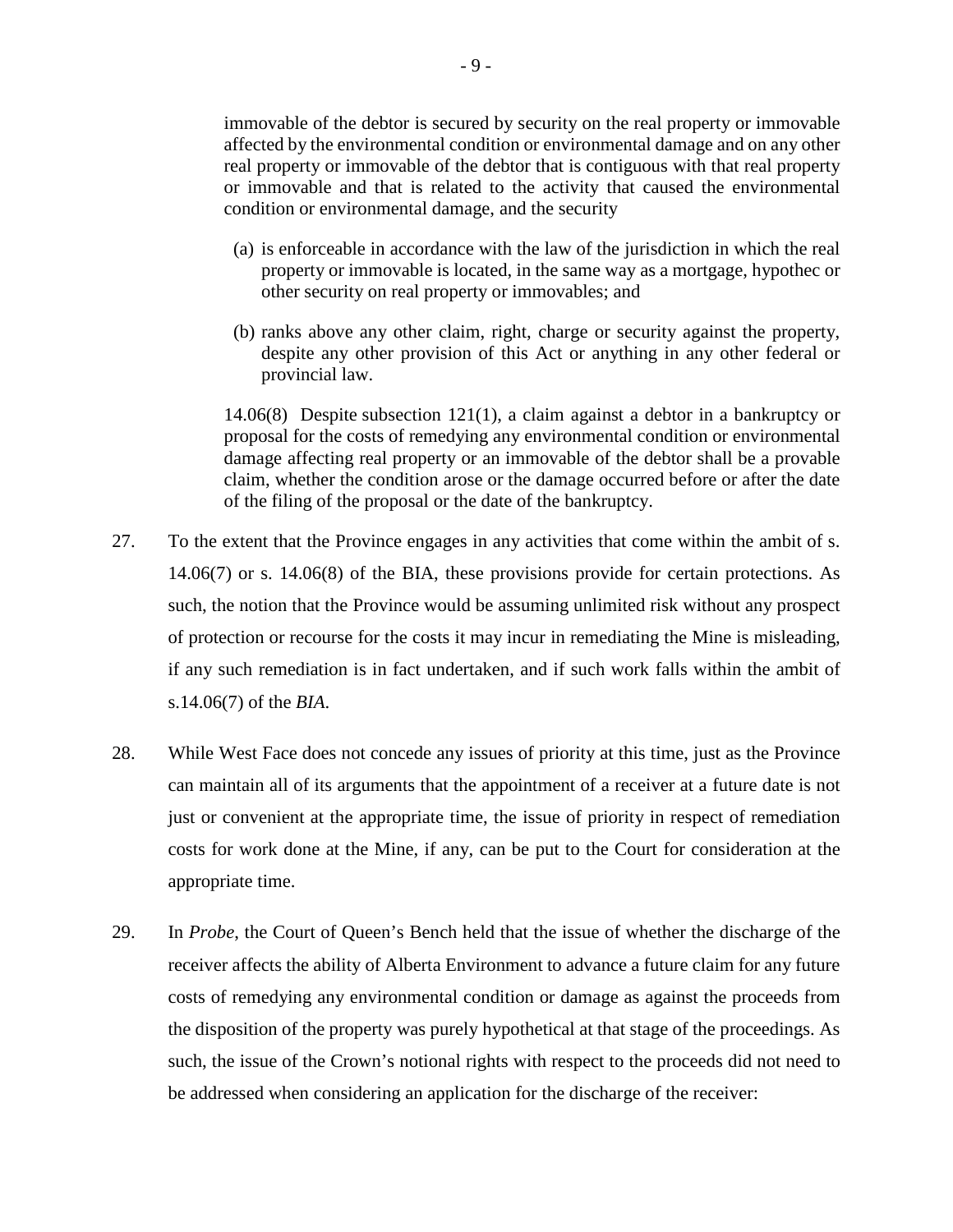As the Crown has not yet advanced a claim, it has no present enforceable right that should be protected as a condition of discharge. At best, any rights it may have against the proceeds are purely hypothetical. There is no appropriate basis for the Court to refuse the discharge of the Receiver based upon a notional, contingent right that would exist, only if, as and when a party chooses to initiate a claim particularly when, but for the Order, no rights of preference would have been available against the proceeds.<sup>16</sup>

30. As with the issue of whether or not a receiver should be appointed at a future date, the issue of whether s. 14.06(7) or s. 14.06(8) are applicable, is a matter to be addressed at the appropriate time, based upon the facts that exist at that time.

# **PART V. RELIEF REQUESTED**

31. The Applicant respectfully requests that this Court grant the Revised Discharge Order sought, substantially in the form filed by the Receiver.

# **ALL OF WHICH IS RESPECTFULLY SUBMITTED.**

Arhim

August 6, 2020 Roger Jaipargas Lawyers for the Applicant

<sup>16</sup> *Probe* at para 23.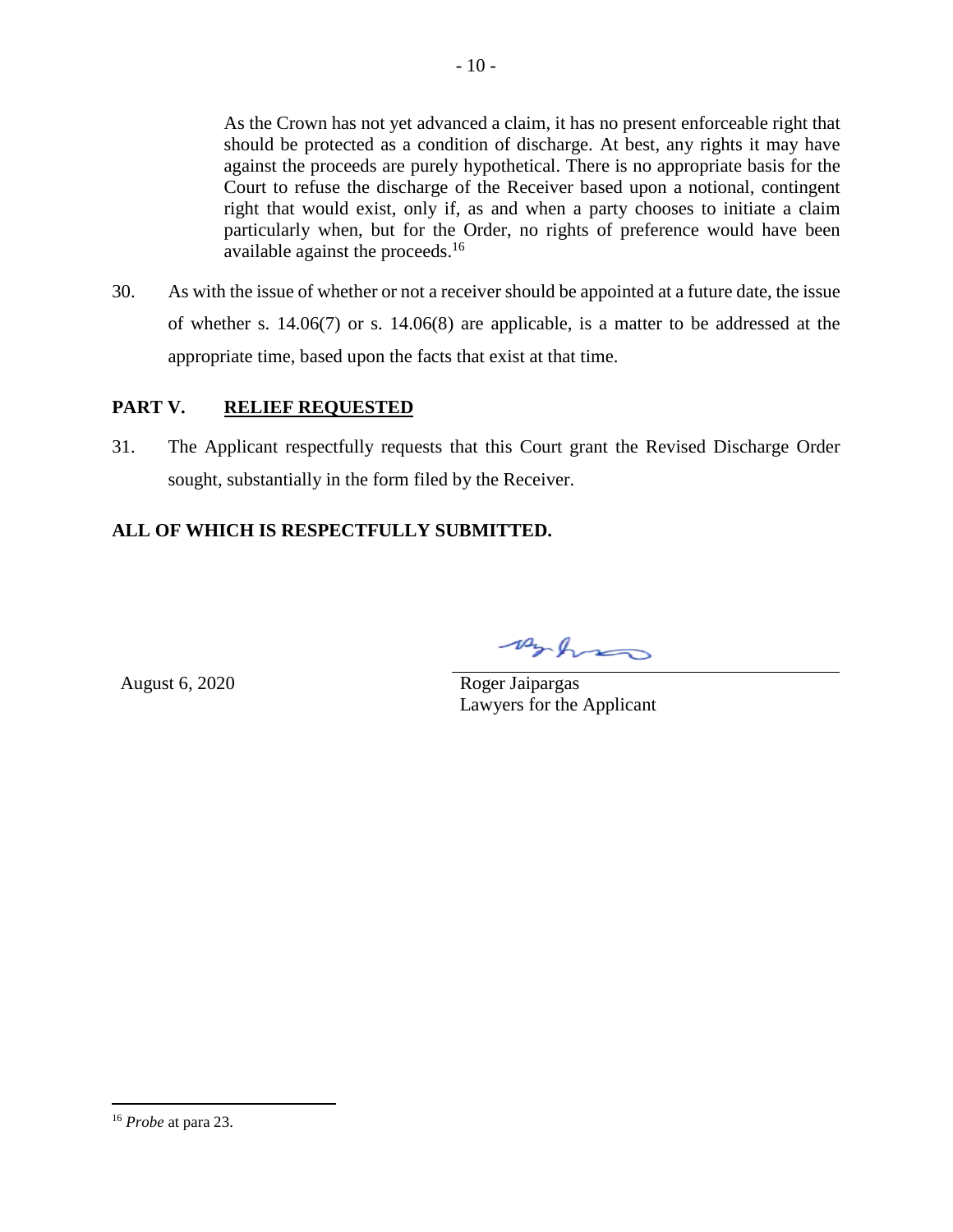### **SCHEDULE "A"**

### **List of Authorities**

- 1. *Garratt v. Charlton*, 2012 ONSC 1129
- 2. *Enterprise Cape Breton Corp. v. Crown Jewel Resort Ranch Inc.*, 2014 NSSC 128
- 3. *Bank of Montreal v. Probe Exploration Inc.* [2006] A.J. No. 1178, 26 C.B.R. (5th) 183 (Alta. Q.B.)
- 4. *Dubyk, Re*, 2009 SKQB 426
- 5. *Decker Estate (Trustee of) v. Alberta (Superintendent of Bankruptcy)*, 2010 ABCA 189
- 6. *Edgar, Re* (1982), 42 C.B.R. (N.S.) 125 (B.C.S.C.)
- 7. *Ghanem (In Trust) v. D. & A. MacLeod & Co.*, [2009] 65 C.B.R. (5th) 212
- 8. *Northland Bank v. G.I.C. Industries Ltd.*, [1985] 57 C.B.R. (N.S.) 26
- 9. *Re Grand Valley Railway Co. Ltd.*, [1933] O.J. No. 151
- 10. *Jethwani v. Damji*, 2017 ONSC 3524 (Ont. S.C.J. [Commercial List])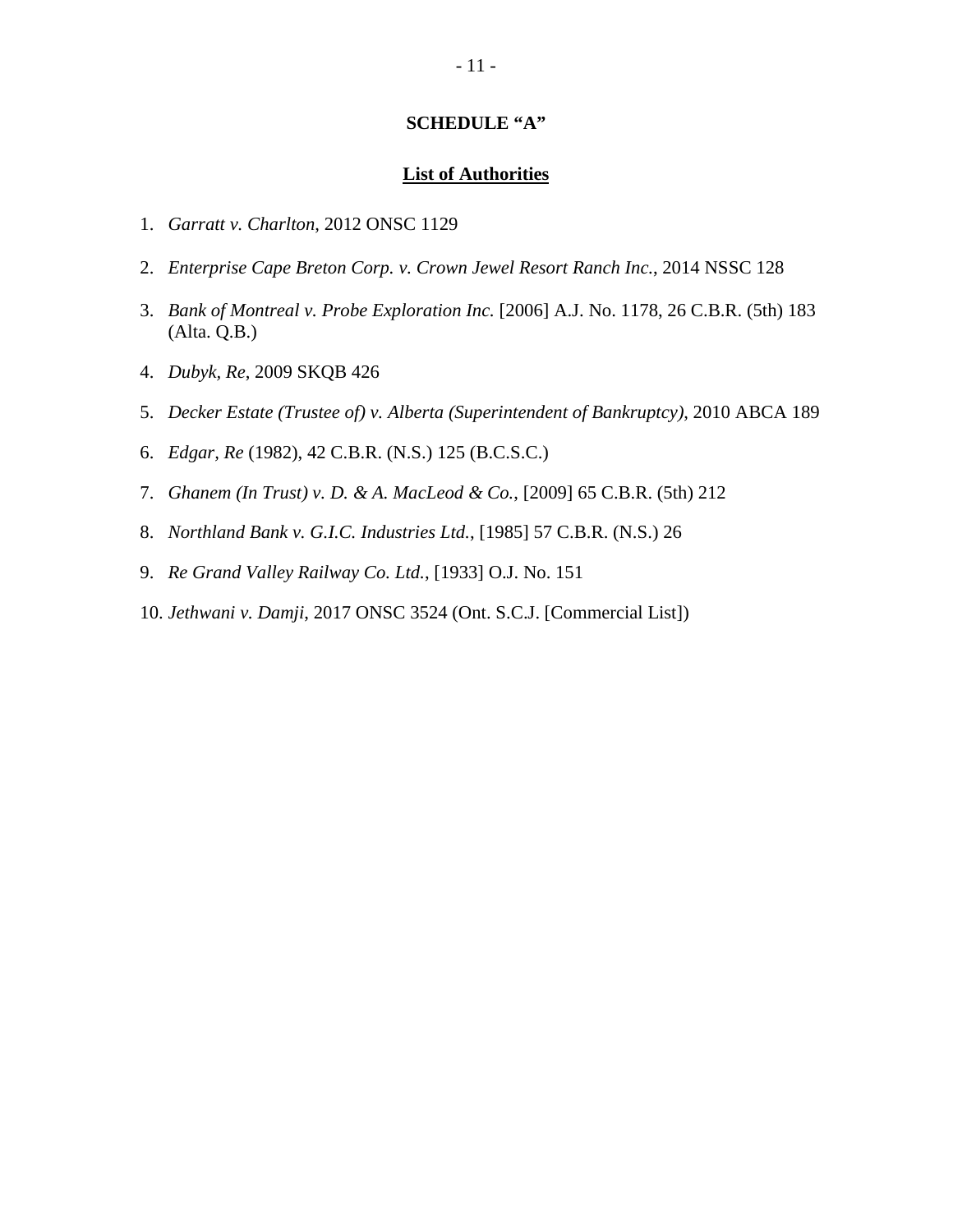# **SCHEDULE "B"**

# **Statute and Regulations**

# *Bankruptcy and Insolvency Act***, R.S.C. 1985, c. B-3**

# PART I

# APPOINTMENT AND SUBSTITUTION OF TRUSTEES

**Section 14.06(7)** Any claim by Her Majesty in right of Canada or a province against the debtor in a bankruptcy, proposal or receivership for costs of remedying any environmental condition or environmental damage affecting real property or an immovable of the debtor is secured by security on the real property or immovable affected by the environmental condition or environmental damage and on any other real property or immovable of the debtor that is contiguous with that real property or immovable and that is related to the activity that caused the environmental condition or environmental damage, and the security

- (a) is enforceable in accordance with the law of the jurisdiction in which the real property or immovable is located, in the same way as a mortgage, hypothec or other security on real property or immovables; and
- (b) ranks above any other claim, right, charge or security against the property, despite any other provision of this Act or anything in any other federal or provincial law.

**Section 14.06(8)** Despite subsection 121(1), a claim against a debtor in a bankruptcy or proposal for the costs of remedying any environmental condition or environmental damage affecting real property or an immovable of the debtor shall be a provable claim, whether the condition arose or the damage occurred before or after the date of the filing of the proposal or the date of the bankruptcy.

### DISCHARGE OF TRUSTEE

**Section 41(11)** The court, on being satisfied that there are assets that have not been realized or distributed, may, on the application of any interested person, appoint a trustee to complete the administration of the estate of the bankrupt, and the trustee shall be governed by the provisions of this Act, in so far as they are applicable.